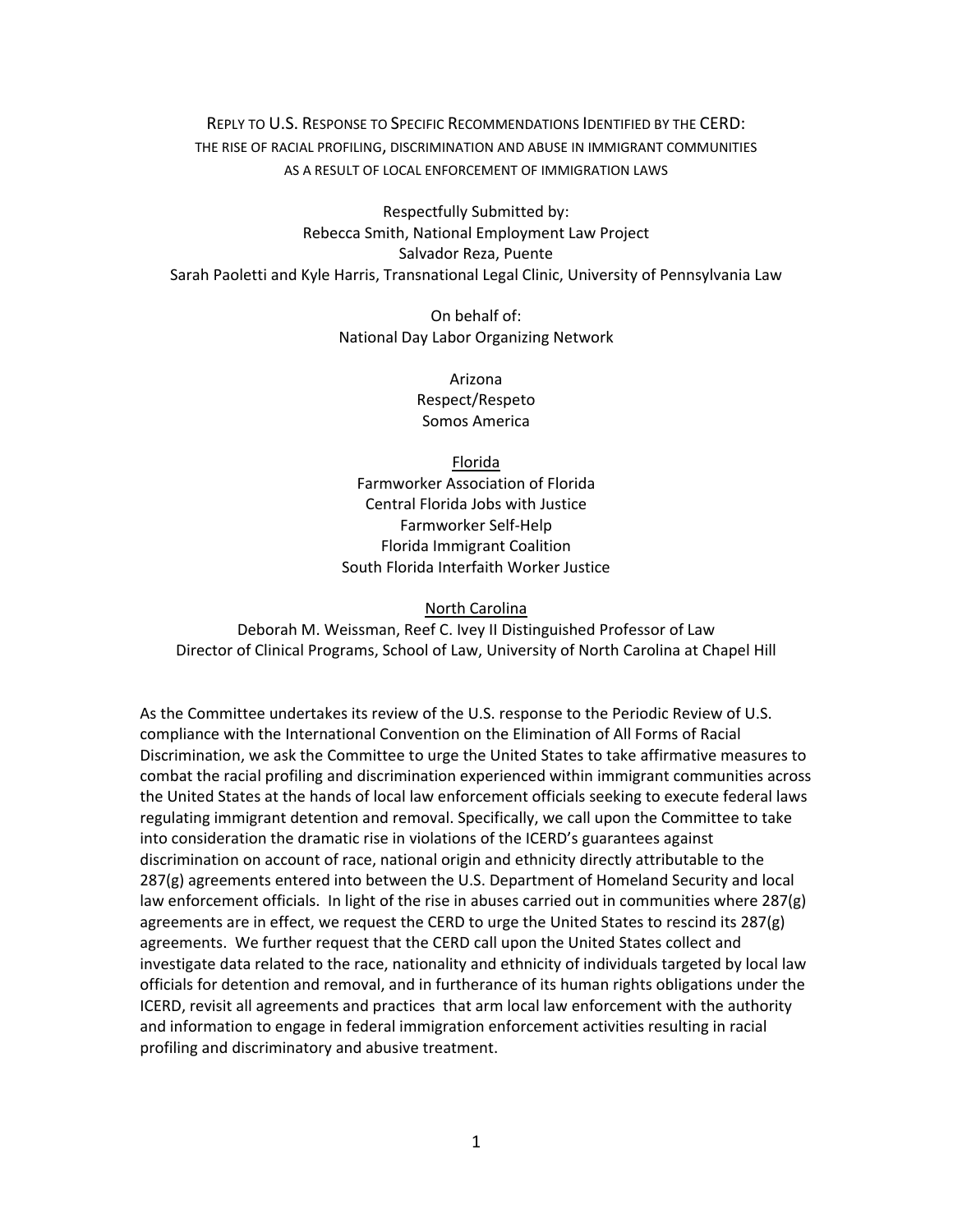### **BACKGROUND**

Section 287(g) of the Immigration and Nationality Act authorizes the Department of Homeland Security through the Immigration and Customs Enforcement Unit ("ICE") to enter into written agreements under which state or local law enforcement agencies can perform certain functions of an immigration officer, with ICE training and under ICE supervision.<sup>1</sup> The program has grown enormously, from an unused provision that garnered little attention and use when it was introduced through legislation in 1996, to a \$54.1 million dollar program with some 672 participating state and local law enforcement agencies. Since January 2006, the Department of Homeland Security, of which ICE is a subagency, has credited the 287(g) program with identifying more than 79,000 individuals, mostly in jails, who are suspected of being in the country illegally. More than 950 officers have been trained and certified through the program under 67 active agreements.

While ICE describes the program's objectives to address serious criminal activity, both the U.S. Government Accountability Office (GAO) and reports by advocacy organizations have roundly criticized it because: in practice it has often focused on routine enforcement of immigration laws and petty crime; and, in its implementation, the program has simply landed many people in jail, resulting not in criminal prosecutions for serious crime, but only in deportation. The GAO has found that the program lacks standards, training and oversight. As this report will show, human rights and civil rights violations, especially those related to racial profiling, are commonplace wherever it has been implemented. $3$ 

As part of the CERD's review of U.S. compliance under the ICERD, U.S. based international human rights, civil rights and immigrant rights groups collaborated in the presentation of a Shadow Report regarding rights violations throughout the United States resulting from U.S. state and federal immigration enforcement. As participants of the U.S. Human Rights Network's Working Group on (im)migration, we were among the nearly thirty organizations and individuals joining the more than 120 organizations and representatives from civil society collaborating on the U.S. Human Rights Network Shadow report submitted to the CERD in December 2007, and attended the US government review in Geneva in February 2008. In section IV.B of that report, we addressed the discriminatory impact of U.S. immigration Enforcement on the Rights of Immigrants, examining both pervasive rights violations on the border between the United States and Mexico and internally within the United States including increased worksite enforcement, home raids, and community enforcement and racial profiling. As we explained in our report:

69. Local law enforcement has increasingly entered into Memoranda of Understanding with the Department of Homeland Security wherein local law enforcement receive money and training to enforce the nation's immigration laws. Immigrant rights advocates, local officials, social service providers and others historically argued that this

<sup>&</sup>lt;sup>1</sup> The Illegal Immigration Reform and Immigrant Responsibility Act (IIRAIRA), effective September 30, 1996, added Section 287(g).

<sup>&</sup>lt;sup>2</sup> U.S. Immigration and Customs Enforcement, The ICE 287(g) Program: A Law Enforcement Partnership, Nov. 19, 2008. Available at http://www.ice.gov/pi/news/factsheets/section287\_g.htm

 $3$  United States Government Accountability Office, Report to Congressional Requesters, Immigration Enforcement, Better Controls Needed over Program Authorizing State and Local Enforcement of Federal Immigration Laws, January 2009.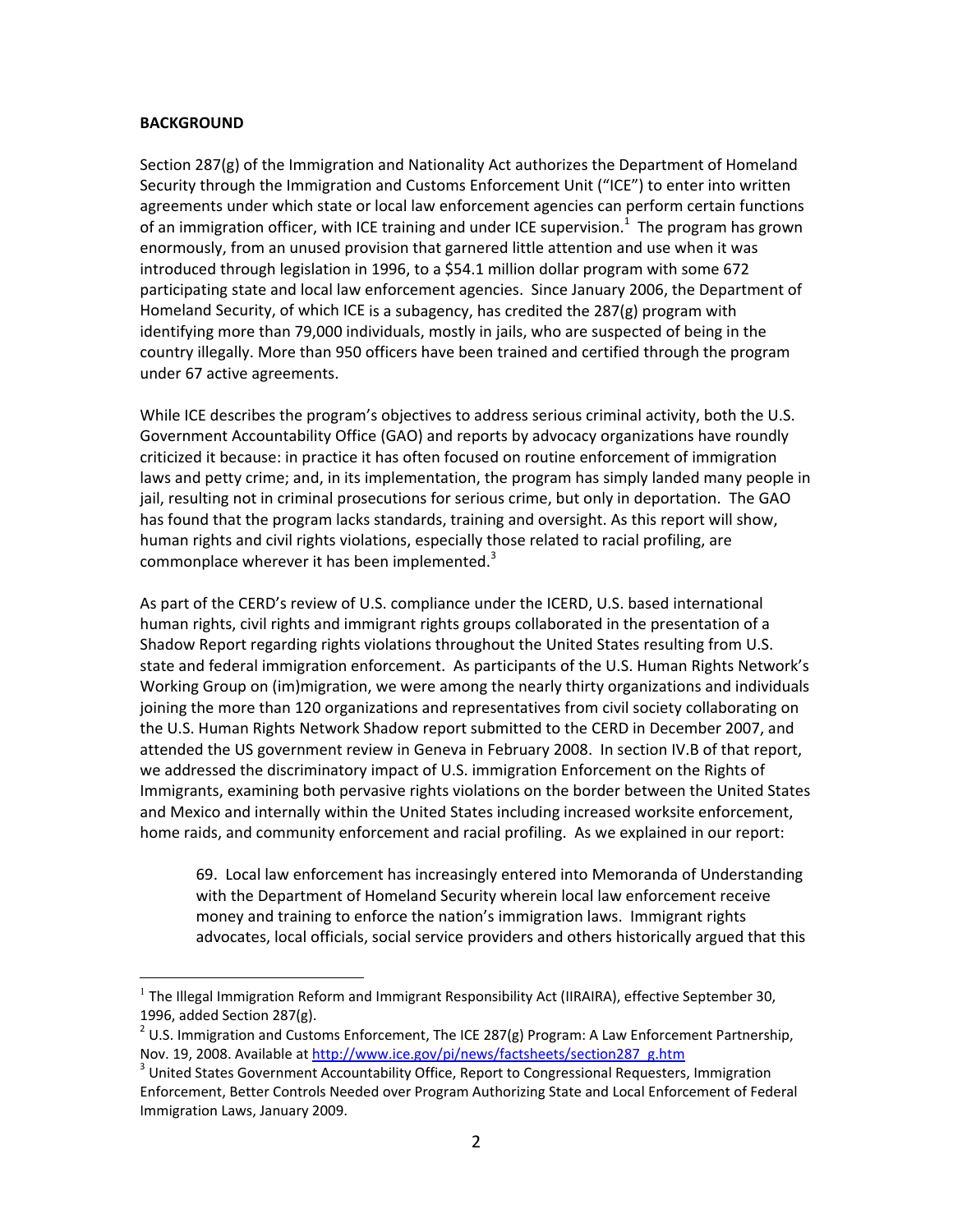delegation of authority could discourage the immigrant community from assisting law enforcement in community policing efforts. In addition, if local authorities begin to enforce immigration laws, the most vulnerable members of the immigrant community, including victims of domestic violence, trafficking, and other crimes, may be further isolated by their abusers (who often use immigration status to manipulate their victims) or simply by their own fear of arrest and deportation. Such fears are not unfounded.

Since the CERD's Periodic Review of the United States in Geneva in February 2008, those fears have been realized time and again in communities throughout the United States as we have witnessed a rise in the 287(g) and other collaborative agreements between the U.S. Department of Homeland Security and county law enforcement agencies, and a rise in abuses of that authority that continue unabated without reprimand or other forms of accountability.

## **287(g) AND INTERNATIONAL HUMAN RIGHTS LAW**

The international community has stated clearly that all individuals, regardless of their migration status, are entitled to fundamental due process. Furthermore, while States have the sovereign right to make determinations as to whom it will allow within its borders and to whom it will grant legal status and certain benefits, States must take all necessary measures to ensure that it does not discriminate based on nationality, race or language in enforcing its immigration laws.

Specifically, in its 2004 General Report, the CERD called upon States to:

7. Ensure that legislative guarantees against racial discrimination apply to non‐citizens regardless of their immigration status, and that the implementation of legislation does not have a discriminatory effect on non‐citizens;

\* \* \* \*

19. Ensure the security of non-citizens, in particular with regard to arbitrary detention, as well as ensure that conditions in centres for refugees and asylum‐seekers meet international standards; [and]

\* \* \* \*

21. Combat ill-treatment of and discrimination against non-citizens by police and other law enforcement agencies and civil servants by strictly applying relevant legislation and regulations providing for sanctions and by ensuring that all officials dealing with non‐ citizens receive special training, including training in human rights; $4$ 

With regard to U.S. policies and practices, the international community has voiced concern about the U.S. operation of its detention and deportation policies and practices. In Concluding Observations after its 2006 Periodic Review of U.S. compliance with the ICCPR, the UN Human Rights Committee requested "concrete measures adopted to ensure that only agents who have received adequate training on immigration issues enforce immigration laws."

<sup>&</sup>lt;sup>4</sup> United Nations, Report of the Committee on the Elimination of Racial Discrimination, General Recommendations (2004).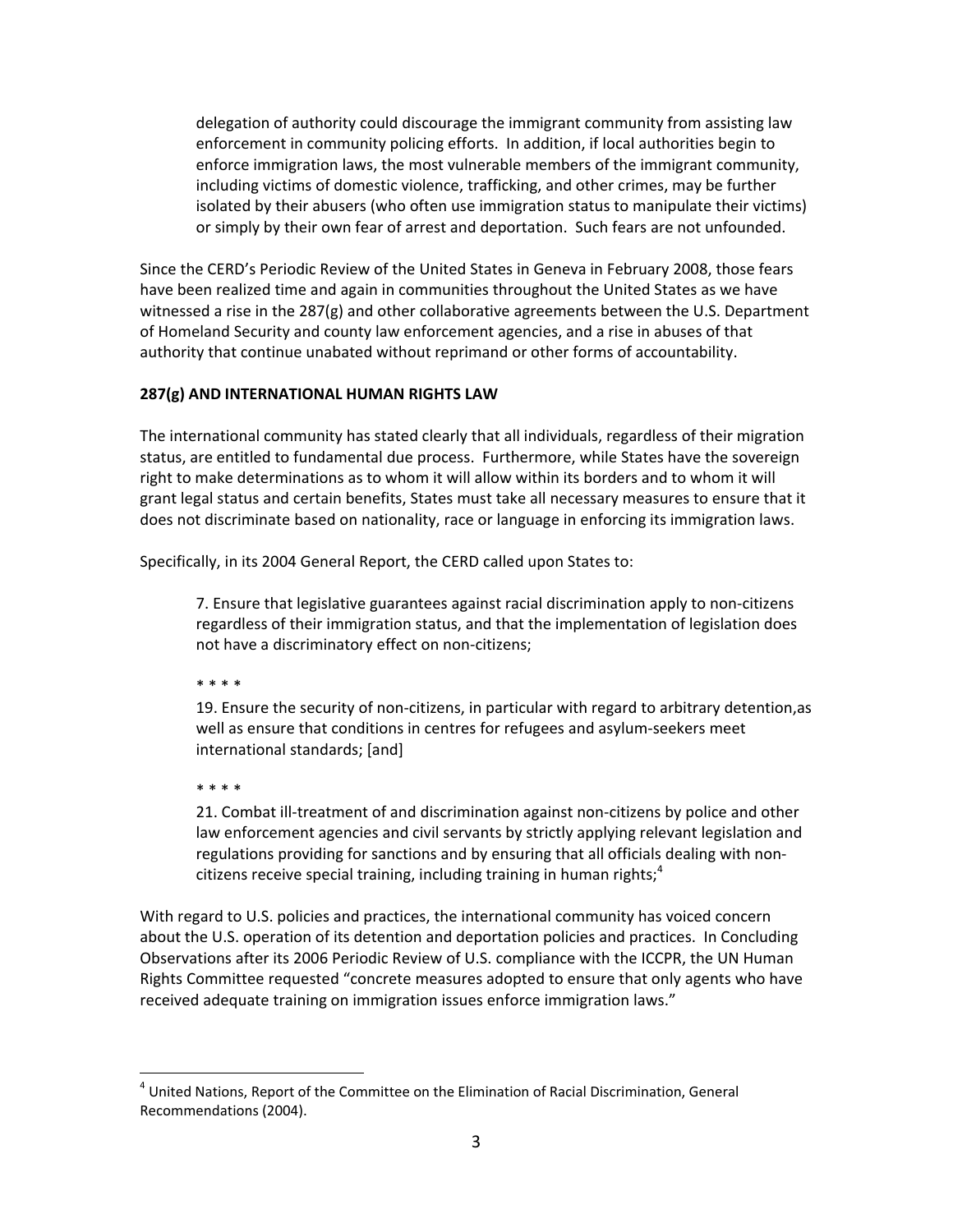In 2008, the CERD voiced a more pointed concern about racial profiling and police brutality against immigrants. While the Concluding Observation and Recommendation specifically addressed the NSEERS program, both have equal applicability to the enactment and implementation of 287(g) agreements.

14. The Committee notes with concern that despite the measures adopted at the federal and state levels to combat racial profiling – including the elaboration by the Civil Rights Division of the U.S. Department of Justice of the *Guidance Regarding the Use of Race by Federal Law Enforcement Agencies* – such practice continues to be widespread. In particular, the Committee is deeply concerned about the increase in racial profiling against Arabs, Muslims and South Asians in the wake of the 9/11 attack, as well as about the development of the National Entry and Exit Registration System (NEERS) for nationals of 25 countries, all located in the Middle East, South Asia or North Africa. (Articles 2 and 5 (b))

**Bearing in mind its general recommendation No. 31 (2005) on the prevention of racial discrimination in the administration and functioning of the criminal justice system, the Committee recommends that the State party strengthen its efforts to combat racial profiling at the federal and state levels,** *inter alia* **by moving expeditiously towards the adoption of the End Racial Profiling Act, or similar federal legislation. The Committee also draws the attention of the State party to its general recommendation no. 30 (2004) on discrimination against non‐citizens, according to which measures taken in the fight against terrorism must not discriminate, in purpose or effect, on the grounds of race, colour, descent, or national or ethnic origin, and urges the State party, in accordance with article 2, paragraph 1 (c), of the Convention, to put an end to the National Entry and Exit Registration System (NEERS) and to eliminate other forms of racial profiling against Arabs, Muslims and South Asians.<sup>5</sup>**

The CERD also voiced concern about racial discrimination in the administration and functioning of the criminal justice system<sup>6</sup> and excessive force and brutality by law enforcement officials,

<sup>&</sup>lt;sup>5</sup> United Nations, Report of the Committee on the Elimination of Racial Discrimination for the United States (2008)

<sup>&</sup>lt;sup>6</sup> Id., Concluding Observation 20 and Recommendation:

The Committee reiterates its concern with regard to the persistent racial disparities in the criminal justice system of the State party, including the disproportionate number of persons belonging to racial, ethnic and national minorities in the prison population, allegedly due to the harsher treatment that defendants belonging to these minorities, especially African American persons, receive at various stages of criminal proceedings. (Article 5 (a))

**Bearing in mind its general recommendation No. 31 (2005) on the prevention of racial discrimination in the administration and functioning of the criminal justice system, according to which stark racial disparities in the administration and functioning of the criminal justice system, including the disproportionate number of persons belonging to racial, ethnic and national minorities in the prison population, may be regarded as factual indicators of racial discrimination, the Committee recommends**

**that the State party take all necessary steps to guarantee the right of everyone to equal treatment before tribunals and all other organs administering justice, including further studies to determine the nature and scope of the problem, and the implementation of national strategies or plans of action aimed at the elimination of structural racial discrimination.**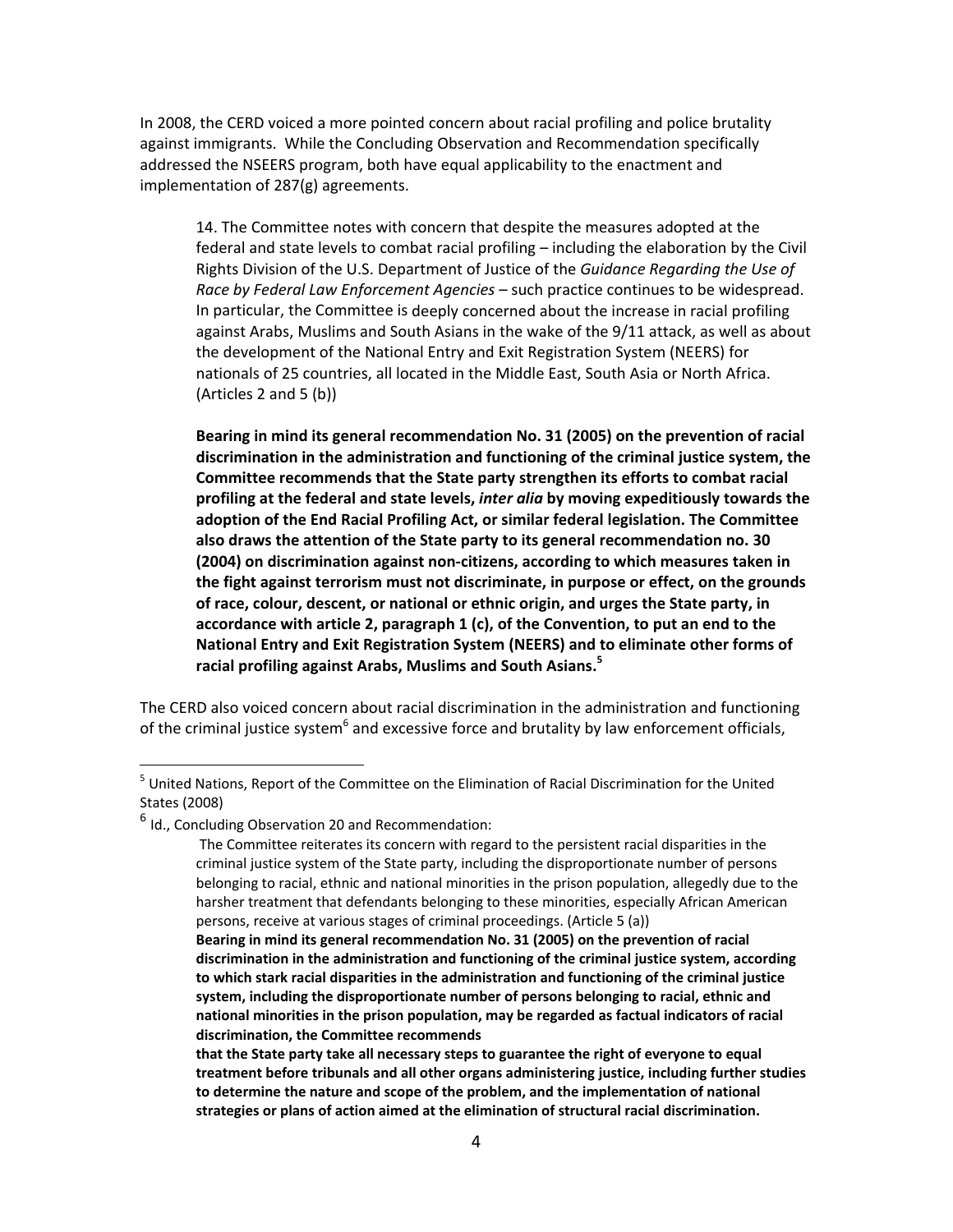including toward Latino and African‐American persons and undocumented migrants at the U.S.‐ Mexico border.<sup>7</sup>

While the U.S. Response, submitted in January 2009, emphasized efforts the federal government is taking to investigate claims of racial profiling, and in particular the training provided through the Department of Homeland Security, it fails to adequately address racial profiling and discrimination occurring at the hands of state and county police, and makes no reference to the role that ICE's delegation of its immigration enforcement authorities has had in creating a culture of profiling, discrimination and fear within immigrant communities.

# **EGREGIOUS VIOLATIONS OF ICERD UNDER 287(g)**

## **Maricopa County, AZ**

Nowhere have the racial profiling effects of the 287(g) program been more acute than in Maricopa County, AZ. Sheriff Joe Arpaio of Maricopa County is one of the country's main proponents of 287(g). Under his watch, 160 deputies have been trained by ICE.<sup>8</sup> Together with 3000 volunteer "posse" members, they have engaged in what they call "crime suppression sweeps," house to house raids in Latino and Native American neighborhoods.<sup>9</sup> In October of 2007, these sweeps began in front of a local furniture store where day laborers gather to seek work in odd jobs such as landscaping, construction, and moving.<sup>10</sup>

The Sheriff's actions raise grave questions about racial profiling. An investigative series by a local newspaper found that in 97% of the car stops made by the department in 2006 and 2007, supposedly for suspected smuggling, deputies made no arrests and wrote no tickets for violations of state law. $^{11}$  Instead, car stops were based on such petty offenses as broken

 $^7$  Id., Concluding Observation and Recommendation 25:

While recognising the efforts made by the State party to combat the pervasive phenomenon of police brutality, the Committee remains concerned about allegations of brutality and use of excessive or deadly force by law enforcement officials against persons belonging to racial, ethnic or national minorities, in particular Latino and African American persons and undocumented migrants crossing the U.S.‐Mexico border. The Committee also notes with concern that despite the efforts made by the State party to prosecute law enforcement officials for criminal misconduct, impunity of police officers responsible for abuses allegedly remains a widespread problem. (Articles 5 (b) and 6)

**The Committee recommends that the State party increase significantly its efforts to eliminate police brutality and excessive use of force against persons belonging to racial, ethnic or national minorities, as well as undocumented migrants crossing the U.S.‐Mexico border,** *inter alia* **by establishing adequate systems for monitoring police abuses and developing further training opportunities for law enforcement officials. The Committee further requests the State party to ensure that reports of police brutality and excessive use of force are independently, promptly and thoroughly investigated and that perpetrators are prosecuted and appropriately punished.**

 $^8$  Id., at 37.

<sup>&</sup>lt;sup>9</sup> Id., at 39-41.

<sup>10</sup> Andrew Stelzer, *The Selma of Immigration Rights,* IN THESE TIMES, November 2008, at www.inthesetimes.com/article/continued/3973/the\_selma\_of\_immigration\_rights/.

<sup>11</sup> Ryan Gabrielson and Paul Giblin, *Reasonable Doubt, Part III,* EAST VALLEY TRIBUNE, July 11, 2008, at http://www.eastvalleytribune.com/page/reasonable\_doubt.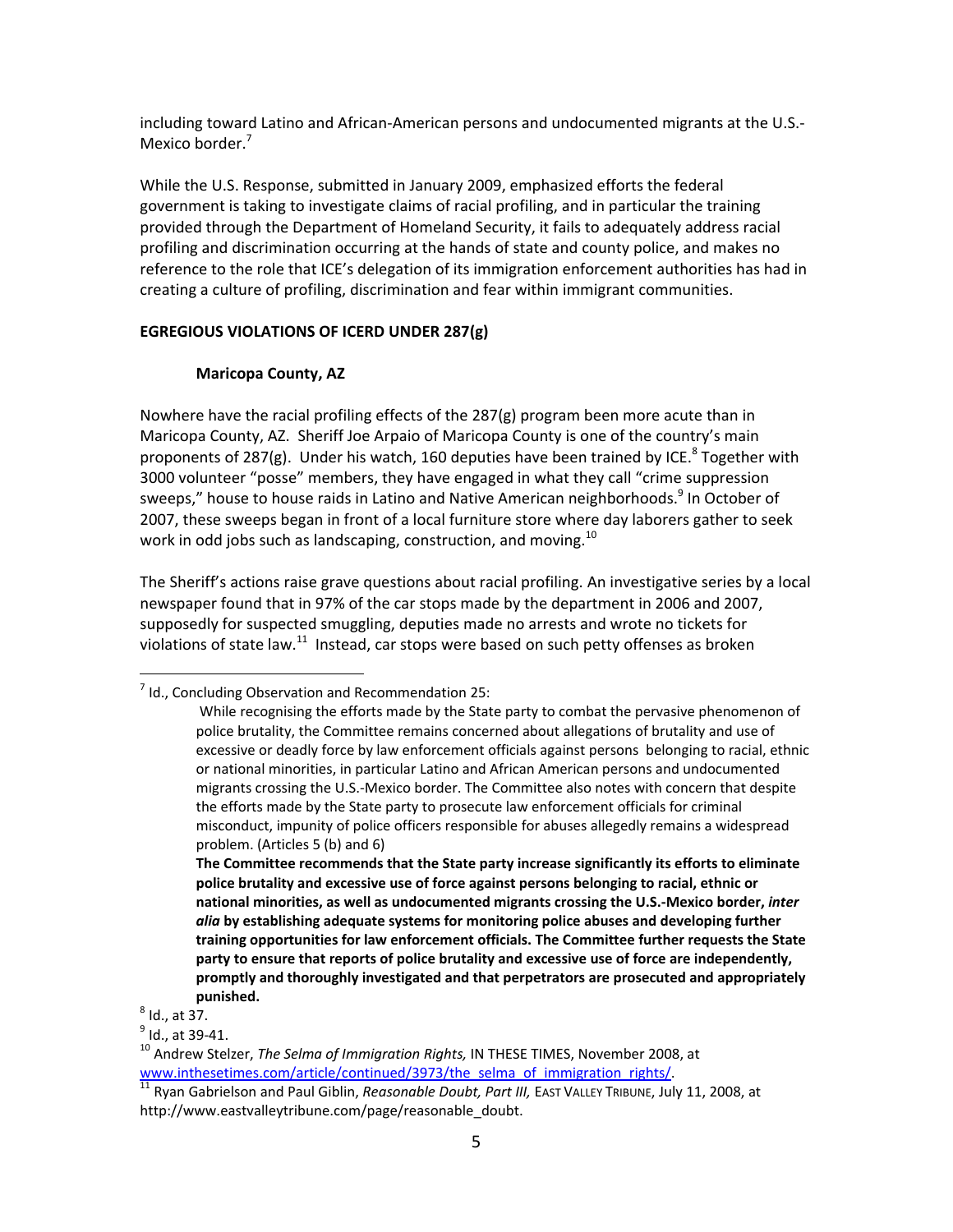windshields, broken taillights, unsafe lane changes or obscured license plates.<sup>12</sup> A more recent review of raids conducted in 2008 found that even where the "crime suppression sweeps" took place in white neighborhoods, most of those arrested were Latino. $^{13}$ 

In June, 2008**,** 30 Maricopa County Sheriff's deputies, and 30 posse members served search warrants at 2 a.m. at Mesa City Hall and at Mesa Public Library, arresting a number of janitors. In that same month, a landscaper named Pedro Marquina reported being stopped and arrested by the Sheriff's deputies, only being released when he could prove citizenship.**<sup>14</sup>** In August of 2008, the sheriff arrested some 12 Latino corn vendors, one of whom reports he was arrested for refusing to answer questions about his immigration status.<sup>15</sup> In some cases, deputies making routine car stops have been hooded.<sup>16</sup> In a recent case caught on video, a deputy separated a mother from her two young children, who are then presented with a stuffed toy. The mother was stopped, according to the children and their aunt, for a broken taillight.<sup>17</sup>

Early in his career, the Sheriff made headlines by marching jail inmates, clad in nothing but pink boxers and flip flops, through town on their way to a tent city jail, where he boasted of feeding them green bologna. More recently, on February 4, 2009, the Sheriff paraded 200 inmates, nearly all people of color accused of immigration violations, through the city streets. The men were dressed in old-fashioned black and white striped jailhouse clothing, shackled by their feet, and marched to the tent city.<sup>18</sup> In the middle of June 2009, after an inmate died, apparently of heat stroke, after spending four hours in 108 degree weather at a state-run outdoor holding cell, the State of Arizona abandoned the practice of holding inmates in non-shaded outdoor cages. <sup>19</sup>

Sheriff Arpaio has, however, continued to hold inmates in tent jails. In a video made by journalists in June 2008, he bragged that the temperatures in these tents were up to 148 degrees Fahrenheit.<sup>20</sup> The Sheriff's lack of concern about the health and safety of inmates raises serious concerns. Under his watch, more than 60 people have died in custody since 2004,<sup>21</sup> and

18 Democracy on ICE, 36-37. Video footage available at

 $12$  Id.

<sup>13</sup> Daniel Gonzalez, *Crime‐sweep records raise suspicions of racial profiling,* THE ARIZONA REPUBLIC, October 5, 2008.

 $14$  Id.

<sup>15</sup> *Sheriff Arpaio targets food vendors, undocumented immigrants,* ABC15.com August 1, 2008, at http://www.abc15.com/news/local/story/Sheriff‐Arpaio‐targets‐food‐vendors‐ undocumented/ZPzDJRPd1kKqyF0yNIvRyA.cspx. 

 $\frac{16}{16}$  A summary of interviews with a number of persons who claim they are victims of racial profiling is available on videotape gathered by activists in Phoenix. http://www.youtube.com/watch?v=cFybwY‐ vtaE&feature=channel\_page.

<sup>17</sup> Aarti Shahani and Judith Greene, *Local Democracy on ICE: Why State and Local Governments Have No Business in Federal Immigration Law Enforcement*, A Justice Strategies Report, February 2009, at 36. *available at* http://www.justicestrategies.org/sites/default/files/JS‐Democracy‐On‐Ice.pdf

http://puenteaz.org/sheriff\_arpaio\_humiliating\_treatment\_undocumented\_inmates\_arizona.html. <sup>19</sup> Jonathan Cooper, *Inmate's heat‐related death in Arizona leads to a ban on outdoor holding cells,* THE

ASSOCIATED PRESS, June 12, 2009, at http://www.newser.com/article/d98pc1a02/inmates‐heat‐related‐ death-in-arizona-leads-to-a-ban-on-the-use-of-outdoor-holding-cells.html.

<sup>20</sup> http://www.azfamily.com/video/3tvextra‐index.html?nvid=257907&shu=1.

<sup>21</sup> Mary K. Reinhart, *Special Report: Health & Death Behind Bars,* EAST VALLEY TRIBUNE, May 3, 2008. Available at http://www.eastvalleytribune.com/story/115427.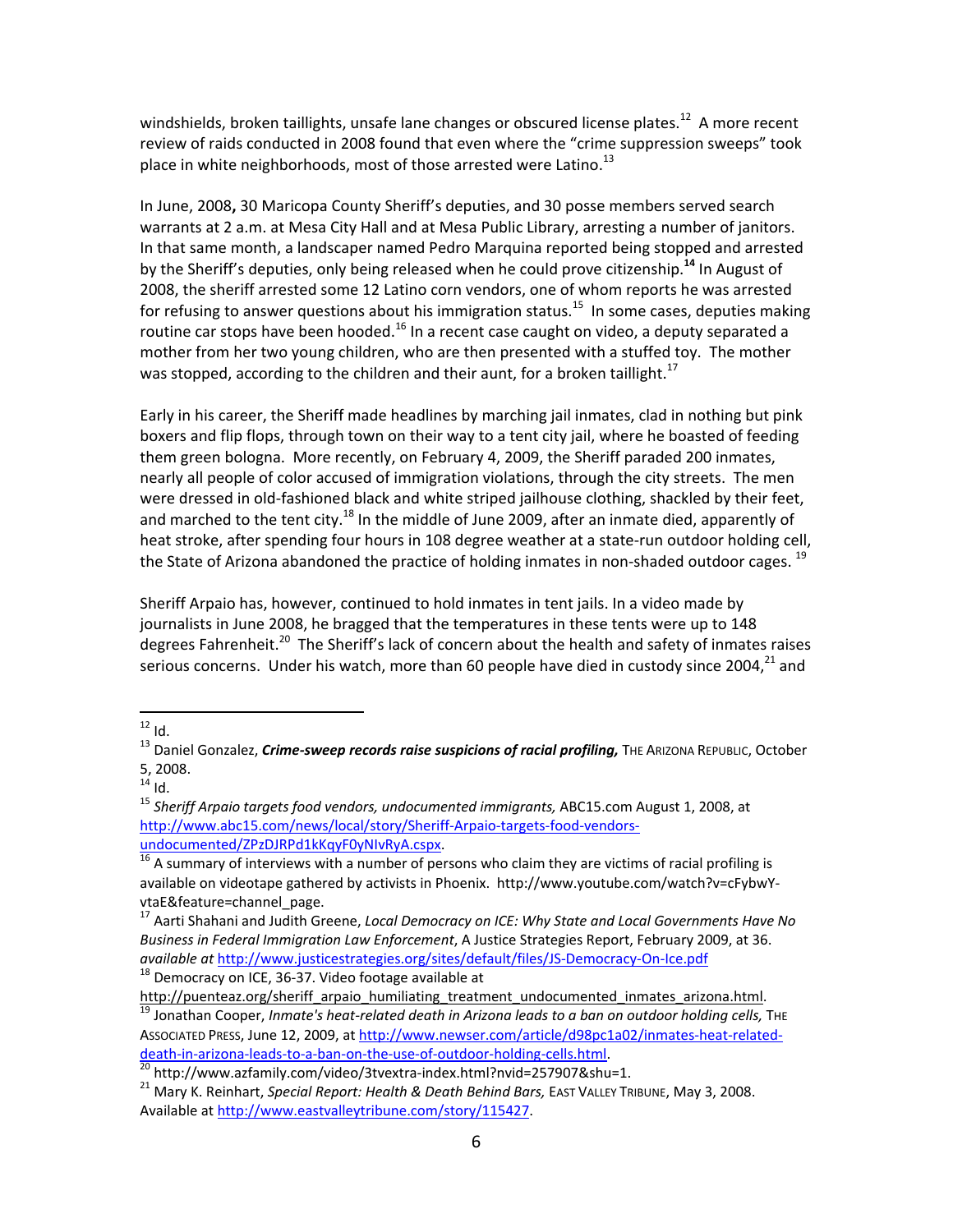the people of Maricopa County have paid \$43 million in settlement of a lawsuit over jail conditions.<sup>22</sup>

Apart from the methods of incarceration, serious questions have been raised about abuse suffered by inmates at the hands of sheriff's deputies. In October of 2008, Alma Chacon was arrested by a Maricopa County Sheriff while driving along a county road. She believes that she was arrested as a result of a racial profiling incident. According to Ms. Chacon, the officer offered no reason for the arrest, but told her that she had an outstanding warrant for having an expired license tag. Ms. Chacon was nine months' pregnant at the time, and she began having labor pains that evening. She was transferred to the hospital, but the sheriff's deputy insisted that she remain chained to the bed by one hand and one foot, and it was in that position that she gave birth to a baby girl. Ms. Chacon was released on her own recognizance, acquired an attorney through Respect/Respeto a local watch dog group, and is fighting deportation.<sup>23</sup>

Maria Martinez was holding a Garage Sale in front of her house when Phoenix Police arrested her for "identity Theft." Ms. Martinez had shown them an expired California Driver License and a Mexican Consular Card.<sup>24</sup> By the time the ordeal was over, she had a broken arm while in the custody of Sheriff Arpaio's 287(g) trained officers.

Finally, the Sheriff's associations with racist hate groups have been documented by local media that have reported Sheriff has appeared in the past at nativist events, accepted awards from groups such as the Minuteman Civil Defense Corps, welcomed at least one nativist leader into his immigration sweep headquarters, and spoken at nativist meetings frequented by neo-Nazis.<sup>25</sup> Community leaders, including Phoenix Mayor Phil Gordon, have asked that the Sheriff distance himself from white supremacist groups.<sup>26</sup> In the most recent instance, the Sheriff was captured on film greeting white supremacist counter-demonstrators, and posing for photos with them at a rally on May 2, 2009.<sup>27</sup> Among the nativist demonstrators was J.T. Ready, waving a huge Confederate flag and wiping imaginary "Mexcrement," as he called it, onto a real Mexican tricolor on the ground, according to news reports. $^{28}$ 

<sup>&</sup>lt;sup>22</sup> Democracy on ICE, 2 and 37.

 $23$  Declaration of Alma Chacon (on file with authors).

<sup>24</sup> Stephen Lemons, *Joe Arpaio's Guards Break Woman's Arm (Allegedly), ICE Releases Her on Own Recognizance,* PHOENIX NEW TIMES, March 12, 2009, at

http://blogs.phoenixnewtimes.com/bastard/2009/03/joe\_arpaios\_goons\_break\_womans.php. Stephen Lemons, The ICE Docs that Cost a Mother of Three a Broken Arm, March 18, 2009, at http://blogs.phoenixnewtimes.com/bastard/2009/03/the\_ice\_docs\_that\_cost\_a\_mothe.php.

<sup>&</sup>lt;sup>25</sup> Stephen Lemons, Neo-Nazis and Extreme Right-Wingers Love Joe Arpaio, and There's Evidence that the MCSO Keeps Them Close, PHOENIX NEW TIMES, May 12, 2009 at http://www.phoenixnewtimes.com/2009-05‐14/news/neo-nazis‐and‐extreme‐right‐wingers‐love‐joe‐arpaio‐and‐there‐s‐evidence‐that‐the‐mcso‐ keeps‐them‐close/1.

<sup>26</sup> Mike Sunnucks, *Gordon, Arpaio spar over neo‐Nazi allegations,* PHOENIX BUSINESS JOURNAL, June 11, 2009, at http://phoenix.bizjournals.com/phoenix/stories/2009/06/08/daily54.html.

<sup>27</sup>*Joe Arpaio and Neo Nazi friendship exposed*, at http://www.youtube.com/watch?v=YWVn4‐lOwuM. In this and other footage, the marchers are giving the Nazi salute, and shouting "Seig Heil." Arizona TV

Channel 12, "Climate of Hate," at http://www.azcentral.com/video/?type=mavenfull&id=news&videoID=1114112231.  $\overline{28}$  *Id.*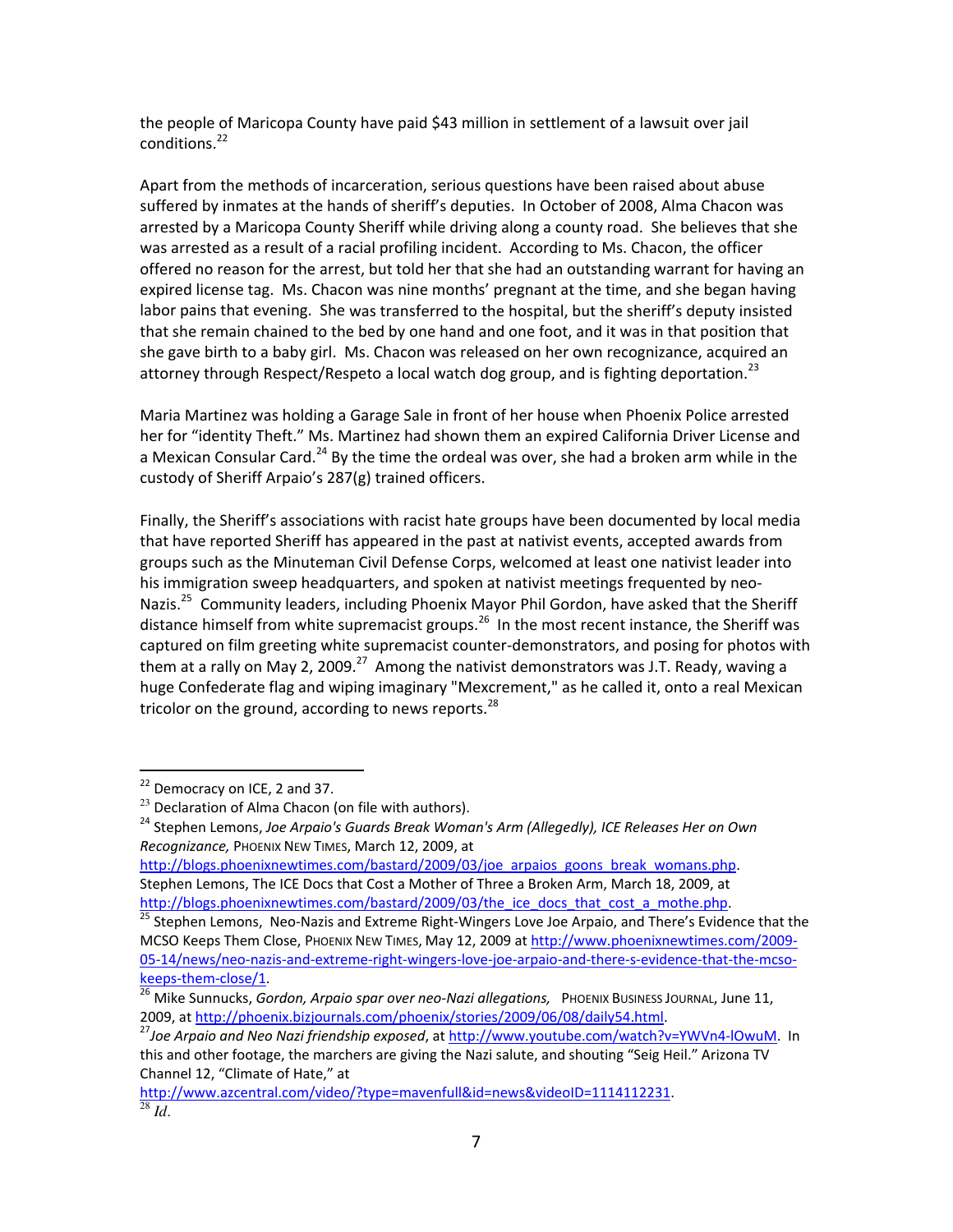The United States government has not been completely unresponsive in the face of myriad allegations of serious racial profiling. The Sheriff is currently being investigated by several different law enforcement agencies. These include the Federal Bureau of Investigation (FBI), whose work appears to be focused on allegations of abuse of power, based on deteriorating relationships between the Sheriff and the Mayor, the Board of Supervisors, and Judges of the Superior Court.<sup>29</sup> In addition, four Congressmembers, John Conyers, Zoe Lofgren, Jerrold Nadler and Bobby Scott, have urged Homeland Security Secretary Napolitano to review and possibly terminate Maricopa County's 287(g) agreements.<sup>30</sup> Finally, officials from the Justice Department's Civil Rights Division recently notified Sheriff Arpaio that they had begun an investigation, which will focus on whether deputies are engaging in "patterns or practices of discriminatory police practices and unconstitutional searches and seizures."<sup>31</sup>

The Secretary of Homeland Security has the discretionary ability to administratively sign or revoke individual 287 (g) agreements, but has been unwilling to do so, even in the face of reams of evidence gathered by groups in Phoenix. Assistant Secretary for Homeland Security in Charge of ICE John Morton has visited Arizona twice in the month of June and written and video evidence has been presented to him. Yet, Sheriff Arpaio, during a televised debate, referred to a meeting he had with Assistant Secretary Morton as one in which he was told "there was no problem," and no timetable has been announced for completion of the investigation.<sup>32</sup>

### **North Carolina**

The 287(g) abuses are not unique to border states and border communities. As of February 2009, the state of North Carolina has the second largest number of § 287(g) programs in the United States, with eight local law enforcement agencies operating under memoranda of agreement with ICE.<sup>33</sup> North Carolina officials have emphasized the stated purpose of these state-federal partnerships is violent crime prevention—to improve the capabilities of local law enforcement to identify and deport undocumented immigrants who commit violent crimes. However, statistical and anecdotal evidence strongly suggests that, in several North Carolina counties, § 287(g) enforcement is being used to implement massive increases in deportation and to justify racial profiling and discrimination in which law‐abiding residents who appear Hispanic are disproportionately targeted by law enforcement. Rather than crime, the primary

<sup>&</sup>lt;sup>29</sup> Yvonne Wingett and JJ Hensley, Sources: FBI asking questions on Arpaio, The Arizona Republic, May 22, 2009.

<sup>&</sup>lt;sup>30</sup> Amv Goodman, Arizona Sheriff Faces Civil Rights Probe, Allegations of Undermining Law Enforcement with Controversial Focus on Immigration, Democracy Now! February 18, 2009 at:

http://www.democracynow.org/2009/2/18/arizona\_sherriff\_faces\_civil\_rights\_probe. See also, Daniel Gonzalez, Arpaio to be Investigated over alleged violations, The Arizona Republic, March 11, 2009, at http://www.azcentral.com/arizonarepublic/news/articles/2009/03/11/20090311investigation0311.html.

 $31$  Daniel Gonzalez, Arpaio to be Investigated over alleged violations, The Arizona Republic, March 11, 2009, at

http://www.azcentral.com/arizonarepublic/news/articles/2009/03/11/20090311investigation0311.html.  $32$  Lou Dobbs Tonight, Policing or Profiling: Debating Immigration Reform, June 19, 2009, at

http://www.cnn.com/video/#/video/bestoftv/2009/06/19/ldt.racial.profiling.cnn?iref=videosearch. <sup>33</sup> *The Policies and Politics of Local Immigration Enforcement Laws: 287(g) Program in North Carolina*, UNC School of Law Immigration & Human Rights Policy Clinic, February 2009, at 55, *at* http://www.law.unc.edu/documents/clinicalprograms/287gpolicyreview.pdf.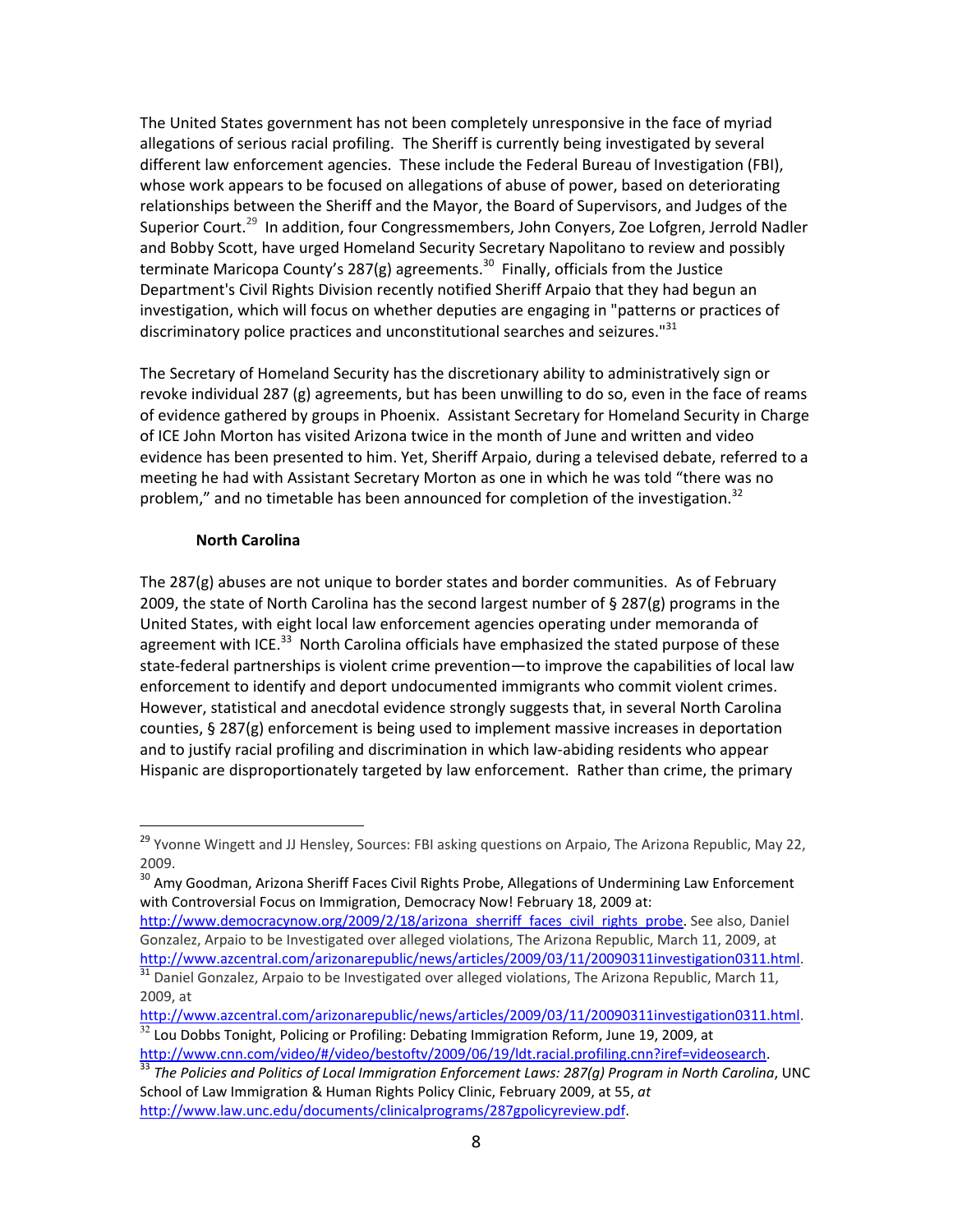targets of these policies often seem to be immigrants themselves. As in Arizona, state and local officials operate under minimal federal oversight.<sup>34</sup>

A case in point is Alamance County, North Carolina, where Sheriff Terry Johnson has aggressively augmented the 287(g) program because "it rids the county of illegal immigrants," who he contends "sponge public resources and are more prone to commit crimes than legal residents."<sup>35</sup> Alamance County Court statistics, however, do not show a disproportionate level of crime committed by Hispanic residents.<sup>36</sup> Yet Sherriff Johnson makes no secret of the stereotypical views he holds toward immigrants: "'Their values are a lot different—their morals –than what we have,'" said Johnson, in reference to Hispanic immigrants during an interview with local news, "'In Mexico, there's nothing wrong with having sex with a 12-, 13-year-old girl . . . They do a lot of drinking down in Mexico.'"<sup>37</sup> Nor are such statements isolated— a variety of disturbing anecdotal evidence has depicted local law enforcement publicly expressing discriminatory attitudes toward Hispanic arrestees and admitting that Hispanic individuals are targeted based on their ethnicity, with some officers confessing that they patrol certain areas "for the purpose of looking for Hispanic males. $138$ 

In the first nine months of Sherriff Johnson's MOA implementation, Alamance County deported over four hundred individuals while nearby Mecklenburg County processed for deportation over one thousand undocumented residents in seven months.<sup>39</sup> Just like in Maricopa County, Arizona, many of these deportations are prompted by minor offenses such as routine traffic infringements. In Alamance, eighty percent of reported 287(g) arrestees were charged with misdemeanors, forty-five percent with traffic violations not involving driving while impaired. <sup>40</sup>

In neighboring Gaston County, ninety‐five percent of state charges filed against 287(g) arrestees were for misdemeanors; sixty percent were for traffic violations not related to impaired driving.<sup>41</sup> In May 2008 alone, eighty-three percent of immigrants arrested by ICE-authorized 287(g) officers in Gaston were charged with traffic violations.<sup>42</sup> In North Carolina counties that utilize §287(g) enforcement, an "overwhelming number" of individuals detained by officers are arrested for traffic offenses.<sup>43</sup>

<sup>34</sup> *Id*., at 20‐22.

<sup>35</sup> Kristin Collins, "Sheriffs Help Feds Deport Illegal Aliens," *News & Observer*, Apr. 22, 2007, *at* http://www.newsobserver.com/102/story/566759.html

 $36$  *Id.* 

 $37 \frac{10}{10}$ .

<sup>38</sup>*Policies and Politics of Local Immigration Enforcement*, UNC School of Law Immigration & Human Rights Policy Clinic, at 55, *see also*, *State v. Villeda*, 165 N.C.App. 431, 435 (2004) (affirming trial court's dismissal of charges against a Hispanic defendant who showed his arrest was "motivated in part by [his] race or national origin," and describing multiple discriminatory statements made on the record by the arresting officer).

<sup>39</sup> *Id*., at 28

<sup>40</sup> Aarti Shahani and Judith Greene, *Local Democracy on ICE: Why State and Local Governments Have No Business in Federal Immigration Law Enforcement*, A Justice Strategies Report, February 2009, at 17. *available at* http://www.justicestrategies.org/sites/default/files/JS‐Democracy‐On‐Ice.pdf <sup>41</sup> *Id.*, at 2.

<sup>42</sup> *Policies and Politics of Local Immigration Enforcement*, *supra*, at 29

<sup>43</sup> *Id*., at 24.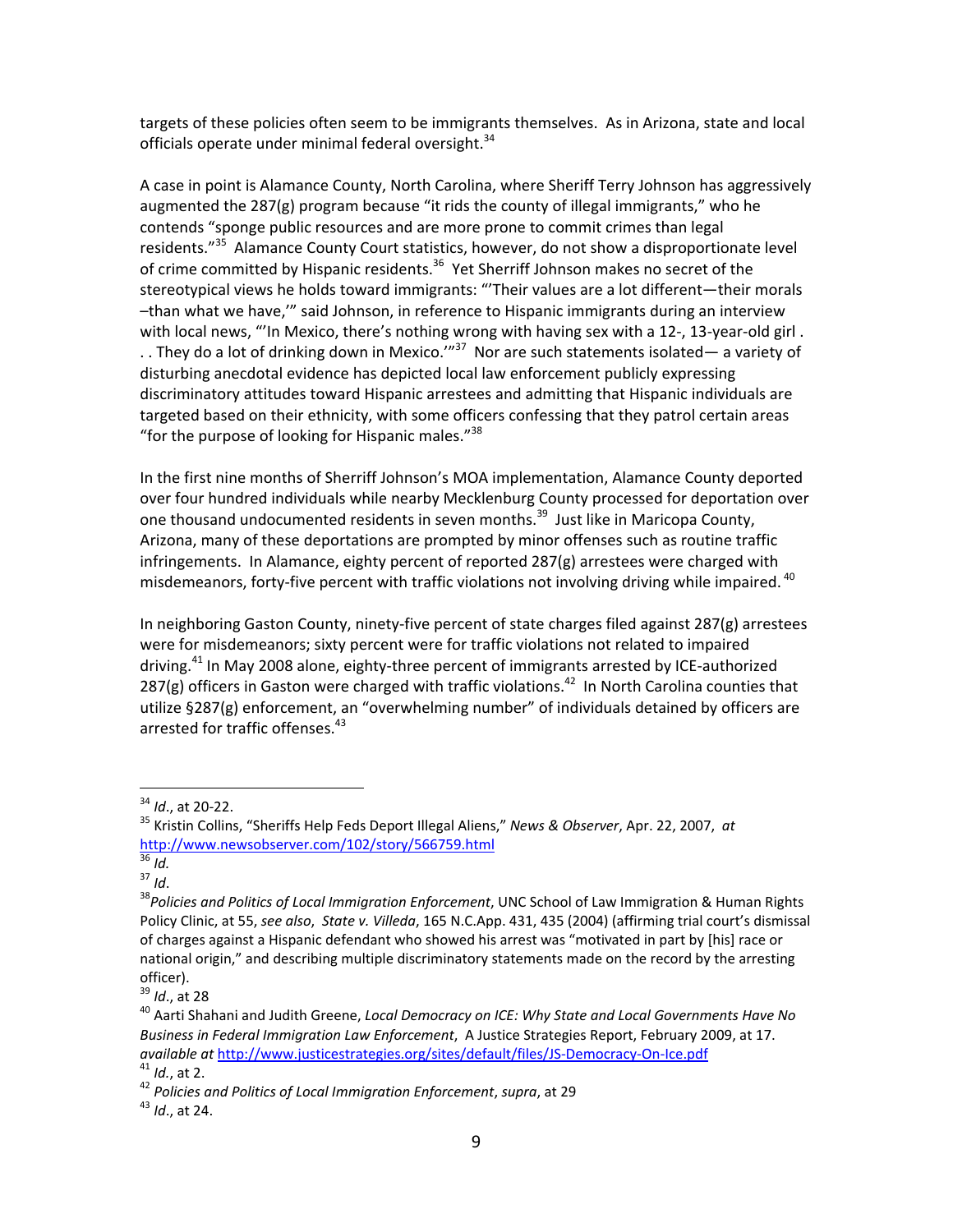Furthermore, statistical evidence suggests that these vehicle stops are not the result of race or ethnicity‐neutral law enforcement policies. In Sherriff Thomson's Alamance County, for example, Hispanic residents make up only eleven percent of the local population, yet accounted for nearly twenty‐six percent of those stopped for traffic violations during the first year of 287(g) enforcement.<sup>44</sup> In the same year, 2007, non-Hispanic whites—who constitute over sixty-eight percent of the county's population—accounted for only forty-seven percent of traffic stops.<sup>45</sup> Data from 2006 to 2008 suggests a persistent trend in which Hispanics were stopped at a disproportionately greater rate than non‐Hispanic whites. Racial profiling under 287(g) programs is real.

Racial profiling by law‐enforcement officials and pretextual traffic stops also create a strong impression among immigrant communities that they are being targeted for their physical appearance and many believe "officers are looking for excuses to deport them."<sup>46</sup> Members of these communities are left afraid or unwilling to report crimes to law enforcement. This leaves minority communities more vulnerable to crime and less protected by the law, while evidence shows "criminals are aware of that fear and often prey upon it."<sup>47</sup>

Recognizing the rights violations associated with 287(g) agreements, Orange County, North Carolina drafted a resolution against joining the ICE 287(g) programs on grounds that "'Jurisdictions that have entered into these memoranda of agreement have experienced increased violence against Latino/ Hispanic communities and increased incidents of reported racial profiling against people of color communities."<sup>48</sup> Unfortunately, in communities throughout the United States, the 287(g) agreements remain in effect, and the resulting racial profiling and discriminatory treatment against immigrant communities (including citizens and legal permanent residents) continues unabated.

# **Lake County, FL**

Racial profiling, discrimination and rights violations experienced by immigrant communities at the hands of local law enforcement is not limited to those counties with whom the Department of Homeland Security has entered into a 287(g) agreement. For example, in communities in Florida, county law official are independently undertaking the enforcement of immigration laws. In Lake County, which has applied for but has yet been granted a  $287(g)$  agreement, Sheriff Borders ran for office and was elected on an anti-immigrant platform. In the past year, both citizens and non‐citizens have been stopped, arrested and detained because of his and his officers' aggressive enforcement tactics. According to local community members and advocates, many families have been compelled to move away from Lake County as a result.

In a particularly egregious example of misdirected law enforcement, Rita Cote, a young mother of three U.S. citizen children and the wife of a U.S. citizen, was arrested in front of her young

<sup>44</sup> Robert Boyer, "Hispanic and Black Drivers Stopped More Frequently, Study Shows," *Burlington Times News*, April 19, 2009. *available at* http://www.thetimesnews.com/news/stopped‐24334‐black‐study.html  $45$  *Id.* 

<sup>46</sup> *Policies and Politics of Local Immigration Enforcement*, *supra*, at 31

<sup>47</sup> Michael Barrett, "Study Finds Serious Flaws in Immigration Enforcement Program." *Gaston Gazette*, February 19, 2009. *available at* http://www.gastongazette.com/news/program‐30763‐law‐county.html <sup>48</sup> Shahani and Greene, *Local Democracy on ICE*, at 14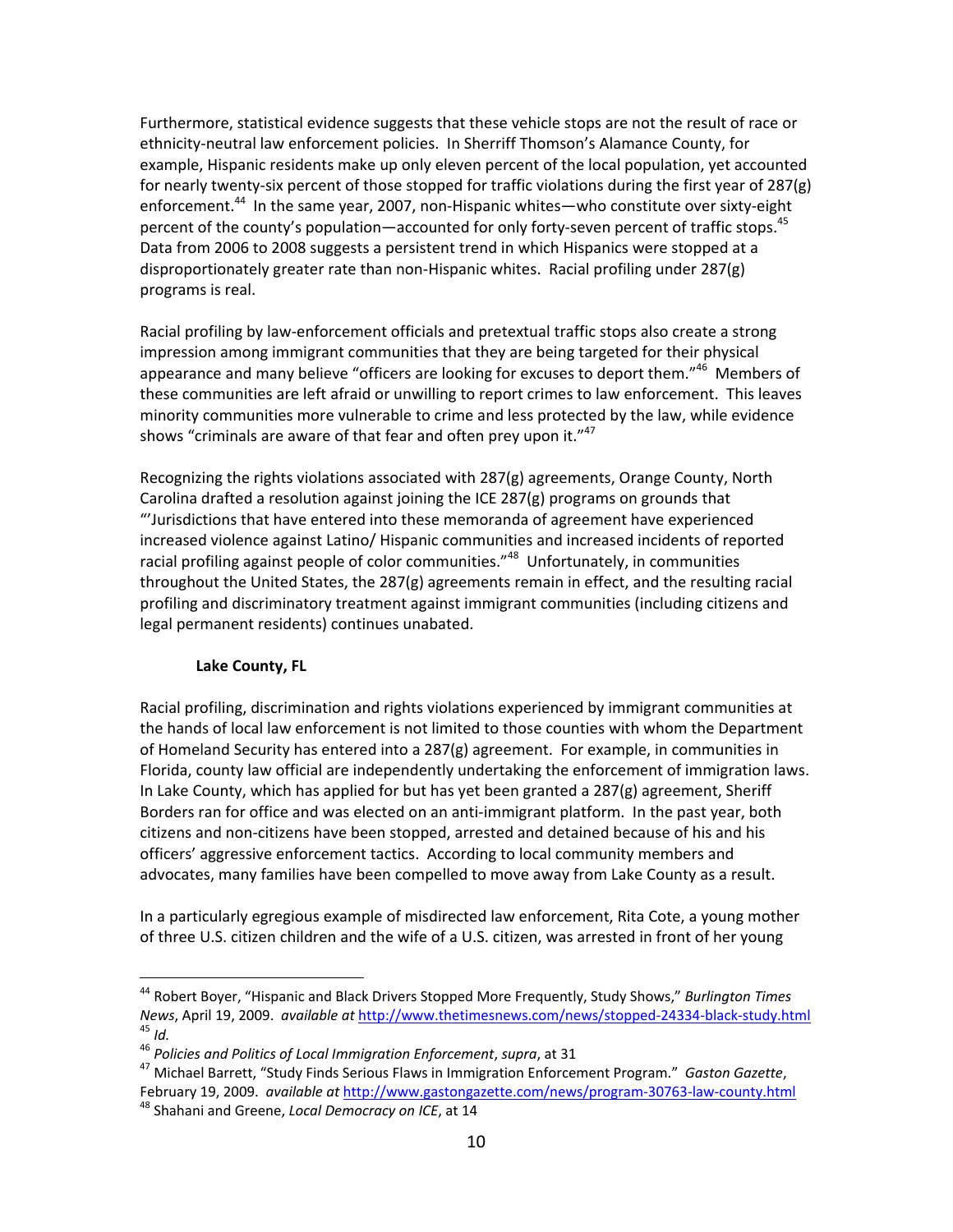children, detained for more than a week while waiting for Border Patrol agents to take her into custody and put her into removal proceedings. Police arrived on Mrs. Cote's house after someone had called 911 because her sister's boyfriend, who was living with her sister in a rented room in their house, had grabbed her sister by the neck and tried to choke her after she had asked him to leave. Mrs. Cote helped to serve as an interpreter between her sister and the police. After telling her sister that she needed to go to the police to pursue a domestic violence complaint, the police proceeded to ask everyone present for identification and then ran Mrs. Cote's name through an immigration database which revealed Mrs. Cote had purportedly entered the country illegally at the age of just 15. Her husband learned of the arrest after their 7 year old son called him at work, crying hysterically that the police where taking his mother away.<sup>49</sup>

Additional testimonies provided by the Farmworker Association of Florida from Lake County raise legitimate concerns that racial profiling has increased as local law officials seek to identify persons they believe to not have legal status. The following are just a small sampling of stories from the Latino population in the county.

I, Jose C, legal resident of the United States, declare the following:

My brother Juan J was riding with me on the company I worked for truck. I was traveling by the Tradeport Drive at Orlando, Florida. The Immigration patrol in a jeep with green stripes followed me, 5 minutes later, turned left. I parked close to two buildings where I was going to work. The policeman stopped also and asked me if I was driving the truck and if it was mine or I worked for the company. I answered that I worked for the company. Then he asked my brother for his legal documents, my brother told him that he had left them at the house. The policeman told him that he was lying and that lying was a mayor felony and arrested him…. My brother tried to call from his cellular, but was disconnected and I didn't hear from him.<sup>50</sup>

\* \* \* \* \*

I, Cindy L, US Citizen, born in Eustis, Florida declare: The incident occurred last year on Hwy 19, Eustis Florida. I was going to work, Eustis, Florida Dollar General Store. I stopped on a crossroad of four roads, I saw a policeman who was stopped on the opposite side, he saw me, and instead of going straight, He turned and followed me up to the back of the store "Save A Lot." Before I got to my job, the policeman asked me for my driver's license and car registration, I asked him why he stopped me, He thought for a while and told me, "Because you went over the yellow line." I told him no, that he had followed me from Lakeview and he answered "so." Then he checked my license for 10 minutes then told me, "I am going to give you a warning." I was very upset because I know that on Lake County the police are stopping people just for their skin color.

The second time they stopped me. I lived at Palmetto area in Eustis, FL. It was this year on January, 2009. He stopped me at Eustis, also. The policeman was stationed at "My Young son Chinese Store" I had my car lights in high beam. He followed me and asked if I knew why he had stopped me and that if my driver license was legal. I answered "yes"

<sup>49</sup> *Waiting for Mommy*, Orlando Sun Sentinel, Feb. 25, 2009, p. B1&B5.

 $50$  Declaration of Jose C, (on file with Farmworker Association of Florida and authors).